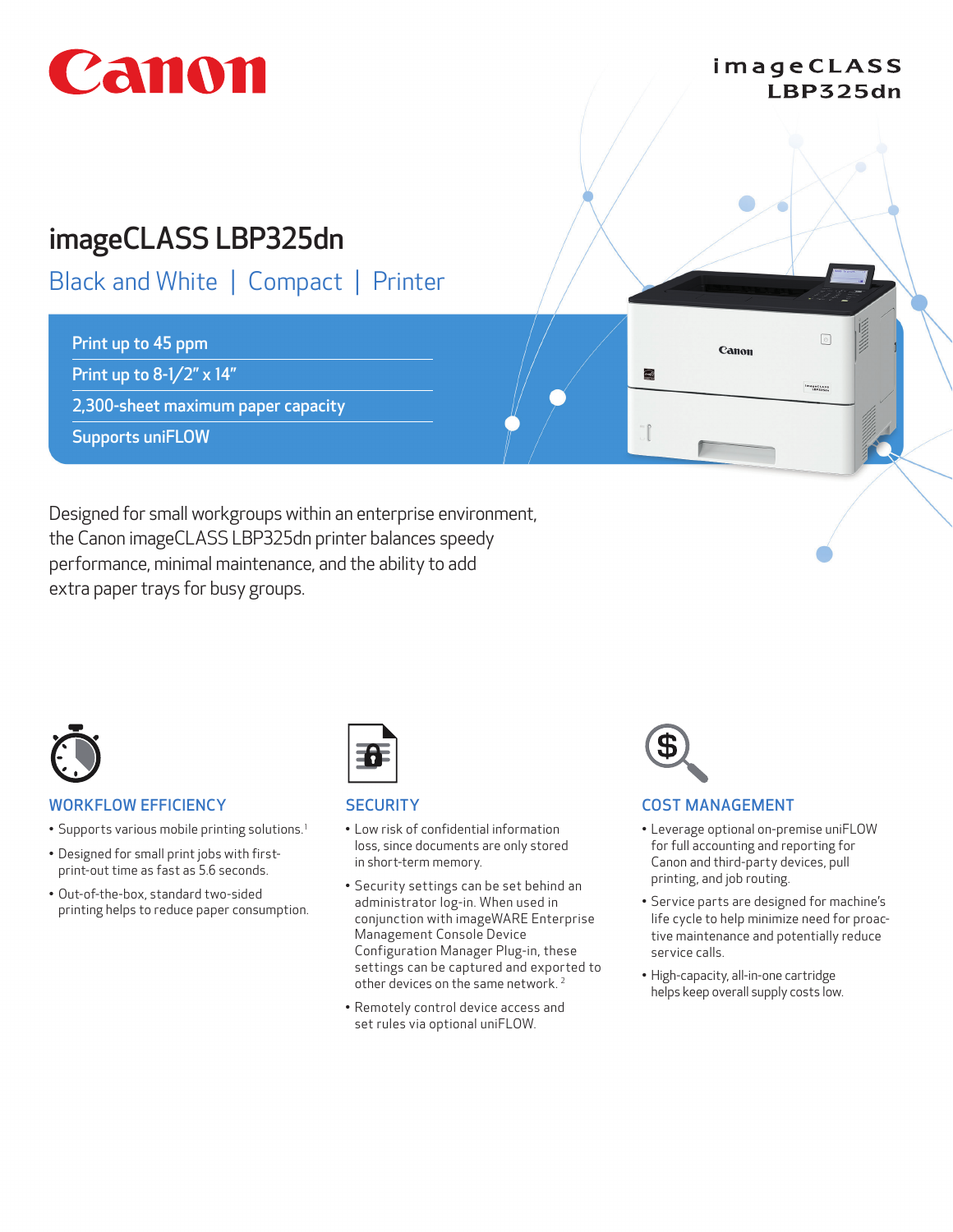

## DEVICE AND FLEET MANAGEMENT

- Designed for quick, easy deployment.
- Remote diagnostics for rapid service response.
- Easily monitor device status and consumable levels, observe meter readings, manage settings, and implement security settings.



#### QUALITY AND RELIABILITY

- Canon's signature reliability and engine technologies keep productivity high and minimize the impact on support resources.
- Designed to achieve maximum uptime with status notifications to help keep supplies replenished.
- Intuitive maintenance animations for common tasks like consumables replacement.



## **SUSTAINABILITY**

- A combination of fusing technologies and low-melting-point toner minimizes power requirements and helps to reduce energy consumption .
- Encourages environmentally conscious work practices by providing multiple settings that can help save paper and energy.
- ENERGY STAR® certified and currently rated EPEAT® Silver. 3



## MANAGE OUTPUT WITH uniFLOW

The optional uniFLOW portfolio offers an on-premise solution that imageCLASS devices can utilize with flexible authentication. With either card-based or PIN code-based authentication, imageCLASS devices can help secure output management, track costs with reporting, and operate mobile printing.



## FLEET MANAGEMENT TOOLS

imageWARE Enterprise Management Console can be used by a device administrator to centrally manage the Canon printer fleet, including consumables, status notifications, meters, and configuration settings. imageWARE Remote software allows for the service provider to manage devices proactively, including remote diagnosis and reporting. Local Content Delivery System facilitates remote firmware download at the device level.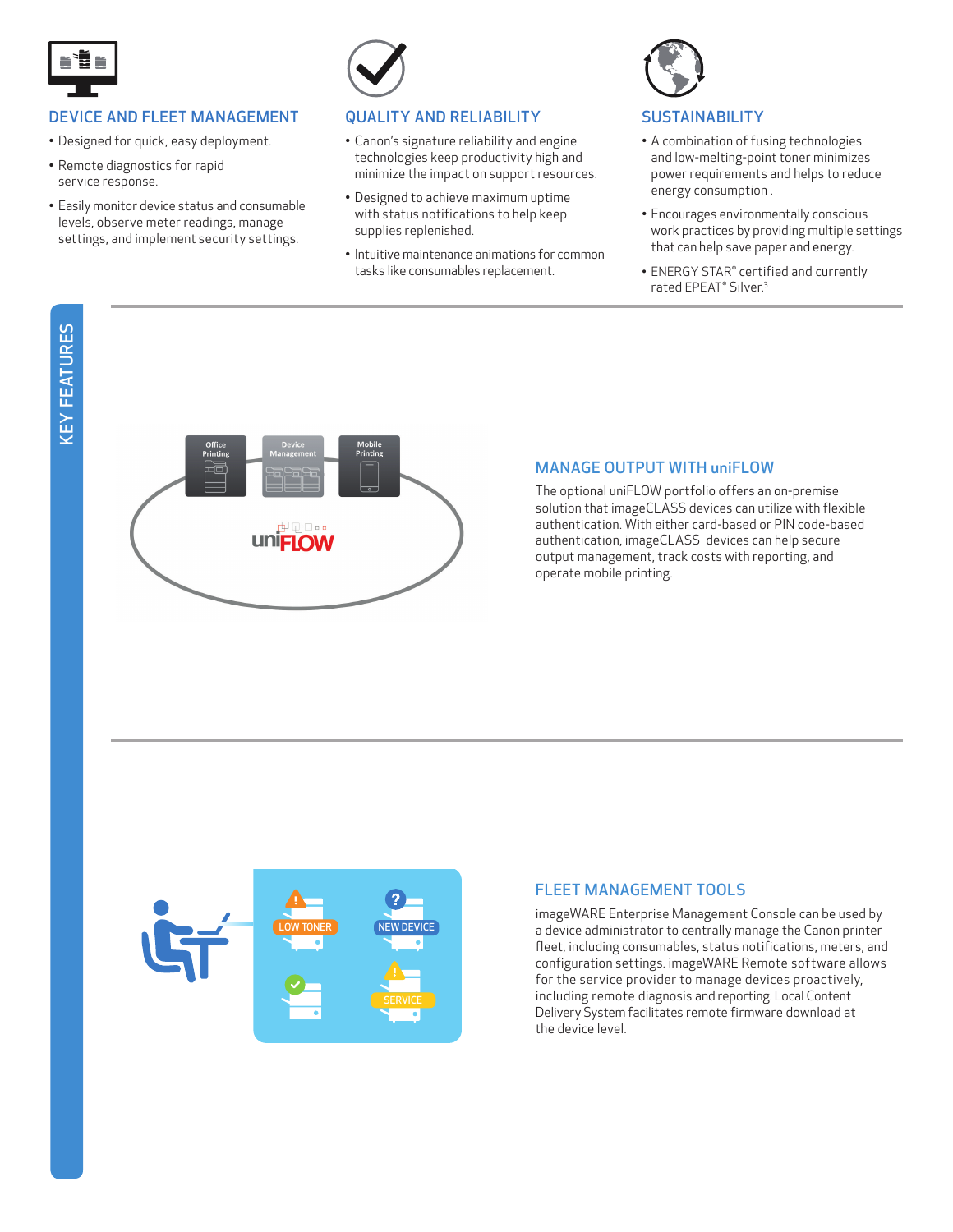## SPECIFICATIONS

#### Main Unit

Core Functions Standard: Print Processor

Canon Custom Processor Control Panel

5-Line LCD Memory

1 GB

#### Standard Interface Connection

USB 2.0 x3 (Host), USB 2.0 x1 (Device), 10/100/1000Base-T Ethernet (Network)

#### Paper Capacity (Letter, 20 lb. Bond)

| Standard: | 650 Sheets   |
|-----------|--------------|
| Maximum:  | 2,300 Sheets |

## Paper Sources (Letter, 20 lb. Bond)<br>Standard: 550-sheet Paper Cass

550-sheet Paper Cassette, 100-sheet Multipurpose Tray Optional 550-sheet Paper Cassette (Up to three): (Paper Feeder PF-C1)

Paper Output Capacity (Letter, 20 lb. Bond)<br>Standard: 150 Sheets 150 Sheets

#### Supported Media Types

| Cassette:                    | Thin, Plain, Recycled, Thick, Bond                                      |  |
|------------------------------|-------------------------------------------------------------------------|--|
|                              | Multipurpose Thin, Plain, Recycled, Thick, Bond,                        |  |
| Tray:                        | Label, Envelope (10 Envelopes)                                          |  |
| <b>Supported Media Sizes</b> |                                                                         |  |
| Cassette:                    | Letter, Legal, Statement, Executive<br>Custom (Min. 4.1" x 5.8" to Max. |  |

 8.5" x 14") Multipurpose Letter, Legal, Statement, Executive Tray: Envelope: COM10, Monarch, C5, DL Custom (Min. 3" x 5" to Max. 8.5" x 14")

## **Supported Media Weights**<br>Cassette: 16 lb. Bond to 3

16 lb. Bond to 32 lb. Bond (60 to 120 g/m<sup>2</sup> ) Multipurpose 16 lb. Bond to 73 lb. Bond Tray: (60 to 199 g/m<sup>2</sup> )

#### Warm-up Time

 From Power 30 Seconds or Less On:<br>From Sleep

4 Seconds or Less Mode:

## **Dimensions (W x D x H)**<br>Standard  $16.1" \times 14.8'$

Standard 16.1" x 14.8" x 10.9"<br>(Desktop): (409 mm x 376 mn (409 mm x 376 mm x 275 mm)

#### Installation Space (W x D x H)

Standard 24.3" x 43.5" x 10.9"<br>(Desktop): (617 mm x 1104 mm  $(617 \, \text{mm} \times 1104 \, \text{mm} \times 275 \, \text{mm})$ 

#### Weight<sup>4</sup>

 Unit: Approx. 25.4 lb. (11.5 kg) Boxed Weight: Approx. 31.1 lb. (14.1 kg)

#### Operating System

 UFR II/PCL/PS: Windows® 7/Windows 8.1/ Windows 10/Windows Server 2008/Windows Server 2008 R2/Windows Server 2012/Windows Server 2012 R2/Windows Server 2016/Mac OS X v10.9 (or later)

## Print Specifications

 Printing Method Laser Beam Printing Print Speed<sup>5</sup> Up to 45 ppm (Letter); Up to 36.3 ppm (Legal) First-Print-Out Time

## Approx. 5.6 Seconds

 Recommended Monthly Page Volume 2,000 -7,500 Pages

Print Resolution (dpi) 600 x 600

#### Standard Page Description Languages

UFR II, PCL®6, PCL®5, Adobe PostScript 3® Double-Sided Printing Automatic (Standard)

#### Direct Print

Available from USB Memory (JPEG, TIFF, PDF)

## Printing from Mobile and Cloud-based Services<sup>6</sup>

Apple® AirPrint,® Canon PRINT Business, Mopria™ Print Service, Google Cloud Print,™<sup>6</sup> uniFLOW Secure Mobile Printing

## Fonts<br>PCL:

PCL: 93 Fonts<br>PS: 136 Fonts 136 Fonts

#### Print Features

 Secure Print, Page Border, Header/Footer, Page Layout, Two-sided printing, Collating, Booklet Printing, Grouping, Mixed Paper Sizes/Orientations

## Security Specifications

#### Authentication

Standard: Department ID Authentication<br>Optional: uniFLOW Optional:

## Network<br>Standard:

IP/MAC Address Filtering, IPSEC, TLS Encrypted Communication, SNMP V3.0, IEEE 802.1X, IPv6, SMTP Authentication, POP Authentication before SMTP

#### Document

Standard: Secure Print

#### Environmental Specifications

#### Operating Environment

Temperature: 50 to 86° F<br>Humidity: 20 to 80% 20 to 80% RH (no condensation)

 Power Requirements AC 120-127 V:6.5 A, 60 Hz

#### Power Consumption

Maximum: Approx. 1380 W or Less<br>Standby: Approx. 9.7 W Standby: Approx. 9.7 W<br>Sleep Mode: Approx. 1.9 W Sleep Mode: Approx. 1.9 W Typical 1.5 kWh **Electricity**  Consumption (TEC) Rating:

#### **Standards**

 ENERGY STAR® Qualified, Currently Rated EPEAT Silver3